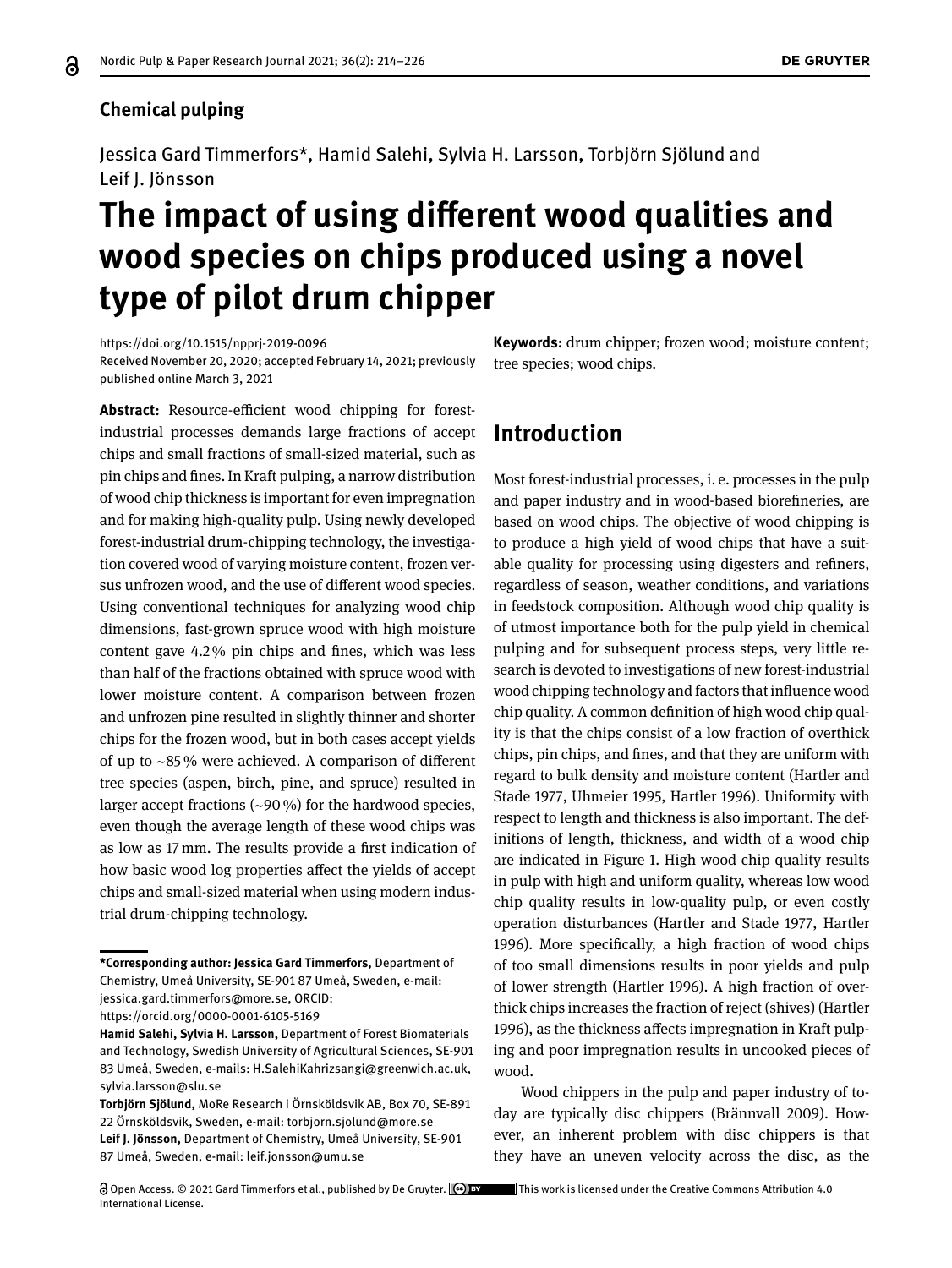<span id="page-1-0"></span>

**Figure 1:** Schematical image of wood chip indicating the orientation of fbers in relation to length, width, and thickness.

velocity is lower at the center than at the periphery. Using a novel drum-chipping technology described in previous papers, promising results have been achieved with regard to wood chips for both Kraft pulping (Gard Timmerfors et al. [2020\)](#page-11-3) and sulfte pulping (Gard Timmerfors and Jönsson [2019\)](#page-11-4). Drum chippers have a uniform velocity across the drum and can therefore generate more uniform wood chips with relatively low fractions of pin chips and fnes (Gard Timmerfors et al. [2020\)](#page-11-3).

When wood chippers are operated in the forest industry, the feedstock will often exhibit large variations with regard to moisture content and temperature. The moisture content of the wood logs will depend on growth conditions, logging period, and the handling of the wood logs before they reach the industry (Hart [2009\)](#page-11-5). Even if the time between harvest and transport to industry is minimized, temporary weather phenomena, for example drought, will afect the moisture content of logs and wood chips (Marrs [1989,](#page-11-6) Hart [2009,](#page-11-5) Sfeir et al. [2021\)](#page-12-2). Wood with a dry-matter content over 70 % will give increased amounts of pin chips and fnes (Brännvall [2009\)](#page-11-2). Furthermore, there is a diference between wood harvested and handled during winter and summer seasons. In Nordic regions, the wood will typically be frozen during chipping in the winter, but unfrozen during the summer season. During winter, the interior of a log might still be frozen even if the outer part thawed during handling. Although the efects of temperature variations on wood chipping to a large extent remain to be elucidated, earlier studies on disc chipping of softwood have indicated that low temperatures make the wood more brittle (Hernández et al. [2014\)](#page-11-7). That would make the infuence of high cutting speeds (such as at the periphery at the disc) more pronounced, resulting in more small-sized material, pin chips and fnes, and less large-sized material. Studies of disc chippers and mechanical testing furthermore show that whereas the moisture content would be most important at sub-zero temperatures ( $< 0$  °C), the basic density

would be more important at higher temperatures (Hartler and Stade [1977,](#page-11-0) Hartler [1996,](#page-11-1) Hernández et al. [2014\)](#page-11-7). Industrial experience indicates that frozen wood will give rise to thinner wood chips and increased fractions of pin and fnes, and that this increase of pin chips and fnes will be higher at higher disc velocities (Brännvall [2009\)](#page-11-2).

Another factor that will afect the wood chip quality is the variation among the wood species that are used as feedstock for pulping operations. Wood density and mechanical behavior can vary between species, between trees of the same species, and within the same tree. There are some previous studies of the impact of tree species and ring orientation on wood chip quality (Twaddle [1997\)](#page-12-3), such as the thickness of the wood chips (Figure [1\)](#page-1-0) and effects of the angle between annual rings and cutting knife for loblolly pine, southern red oak, shagbark hickory, and sweetgum. Chipping in a laboratory test bed indicated that the thickness, which increased with wood chip length (Figure [1\)](#page-1-0), was dependent on the tree species. The variation of the angle between annual rings and knife was most important for wood of southern red oak. An angle between annual rings and knife edge of 0° resulted in thicker wood chips than an angle of 90°. Thus, there was a variation between species but also within a single species, depending on the microstructure of the wood (Twaddle [1997\)](#page-12-3). The importance of the inherent mechanical variation in the wood material itself was also observed in a study of Norway spruce log cracking (Hellström et al. [2008\)](#page-11-8).

The aim of this study was to investigate how wood quality, such as moisture content and freezing state, and wood species afect the quality of wood chips produced using the novel industrial drum-chipping technology. Although chipping is an important area for the pulp and paper industry, forest-industrial chipping is covered by relatively few studies. There are some basic comparisons between the new drum-chipper technology and conventional disc-chipper technology in the literature (Gard Timmerfors et al. [2020\)](#page-11-3), but this is the frst study addressing the efects of wood quality on chips produced using the new drumchipper technology.

The focus area of this work is forest-industrial wood chipping for the pulp and paper industry. This is diferent compared to chipping or particle size reduction for the bioenergy sector, where there are several recent studies regarding the properties of the raw material (Abdallah et al. [2011,](#page-11-9) Spinelli et al. [2011,](#page-12-4) Spinelli and Magagnotti [2012\)](#page-12-5). There are diferences with regard to chipping techniques, standards, and defnitions (Abdallah et al. [2011\)](#page-11-9). For example, the moisture content is critical for the impregna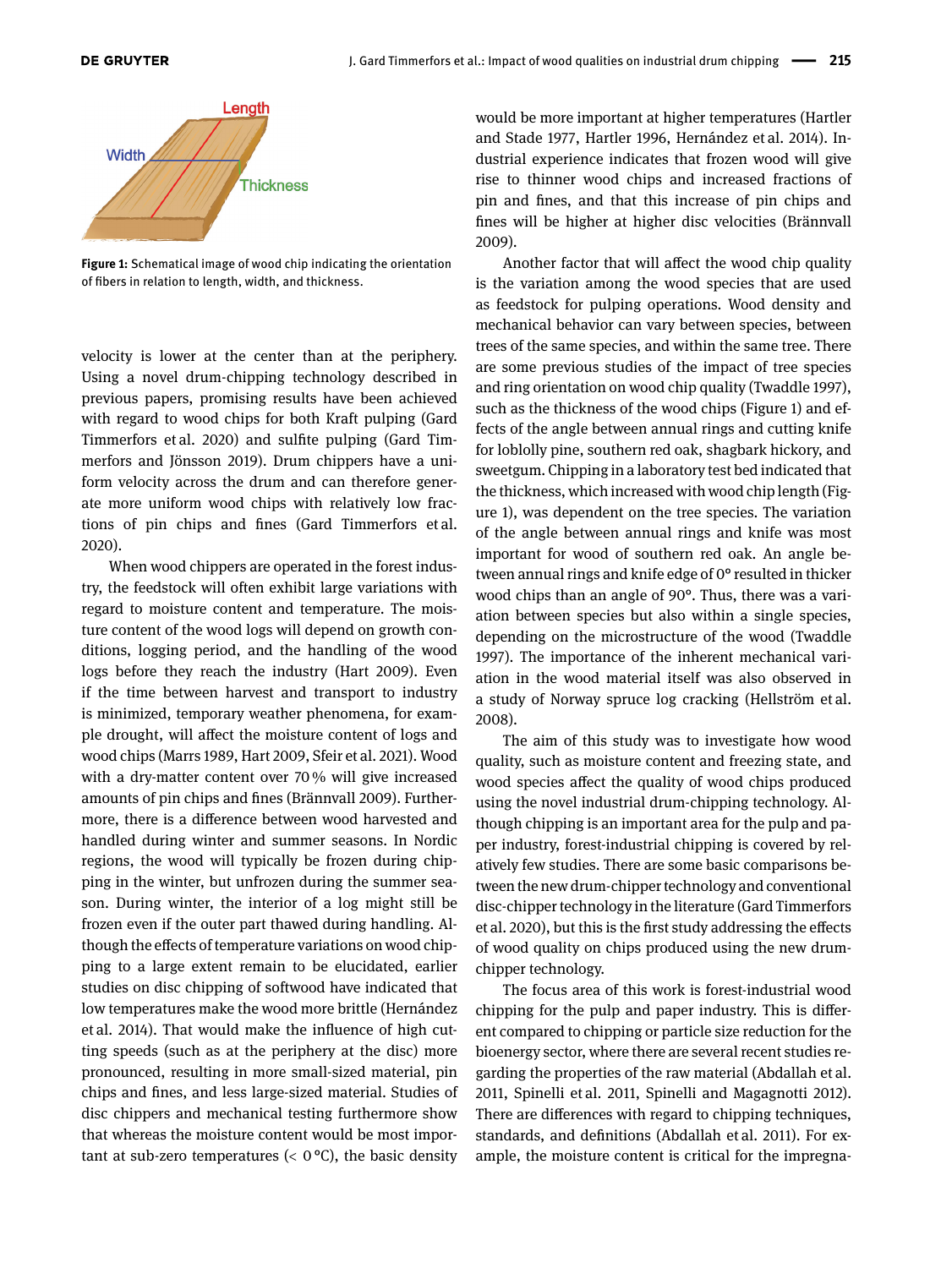tion process in chemical pulping, and too low moisture content will cause problems (Hartler and Stade [1977\)](#page-11-0). In contrast, dry wood chips (or particles) are advantageous in the bioenergy sector, as less water needs to be vaporized during combustion. Yet another type of chipping occurs at sawmills, where chipper-canters are used to convert residual portions of wood logs to wood chips (Cáceres et al. [2015,](#page-11-10) Pfeifer et al. [2015,](#page-11-11) Curti et al. [2018\)](#page-11-12). Such wood chips are typically used in the pulp and paper industry, but the chipping process is diferent and afects only the outer portions of the wood logs rather than whole wood logs as in forest-industrial wood chipping with disc chippers and drum chippers.

Three series of experiments were conducted addressing moisture content, frozen vs. unfrozen wood, and diferent wood species. With regard to diferent wood species, four wood species commonly occurring in Nordic forests were investigated: Norway spruce, Scots pine, downy birch, and Eurasian aspen. Forest land covers 69 % of Sweden, an area corresponding to 23.5 million ha (Skogsdata [2018\)](#page-12-6). The standing volume consists mainly of Norway spruce (40.8 %), Scots pine (39.0 %), and birch (12.4 %) (Skogsdata [2018\)](#page-12-6). Among broad-leaved trees, aspen (1.6 %) is second after birch (together with alder) (Skogsdata [2018\)](#page-12-6). Thus, the selection of wood species represents the two most common types of softwood (spruce and pine) and the two of the most common types of hardwood (birch and aspen).

The wood chips were produced using a pilot drum chipper described in a previous paper (Gard Timmerfors and Jönsson [2019\)](#page-11-4). The evaluation of the wood chips was performed using SCAN-CM, a series of manual industrial standard methods (Scandinavian Pulp, Paper and Board Testing Committee's series of test methods for chemical and mechanical pulps and wood chips), and using a ScanChip analyzer. The SCAN-CM standard methods have been widely used in industry. The ScanChip analyzer is an optical system for rapid analysis of wood chips, and advantages include larger sample size and automation. The wood with diferent moisture content was also analyzed with regard to its chemical composition and performance in a standard Kraft cook, to detect potential damage caused by wood rot, which would make the comparison difficult. Analysis of the chemical composition could reveal if there were other fundamental diferences than the moisture content. Investigations in this area will provide a better understanding of the impact of wood quality and wood species in the production of chips for pulping and biorefnery processes.

### **Materials and methods**

#### **Wood logs**

The study consisted of three sets of experiments, performed under diferent time periods and using diferent sets of wood logs. The three experimental series were focused on moisture content, frozen wood, and diferent wood species, respectively.

In the frst experimental series, debarked and unfrozen wood logs of Norway spruce (*Picea abies*) were used. The diameter of the logs were in the range 10–14 cm. There were six logs in total. Each log originated from a separate tree. There were two logs from fast-growing trees from wet conditions and growing in the outer part of the forest with plenty of nutrition and sunlight resulting in wood with a high moisture content (HMW, high moisture wood). There were two logs from dryer conditions and growing inside the forest resulting in wood that was a little dryer than an average wood log used in industry. This wood was referred to as MMW (medium moisture wood). Finally, there were two logs from very dry trees growing inside the forest and selected for visually appearing as dry (LMW, low moisture wood). Felling and debarking was made manually.

Studies of the diference between frozen and unfrozen wood were performed using debarked wood logs of Scots pine (*Pinus sylvestris*). The diameter of the logs were in the range 10–15 cm. Five logs were used, and each log originated from a separate tree. Each log was separated into two halves. One half was chipped in its unfrozen state and the second half was put into a plastic cover and before chipping it was kept outdoors for seven days in temperatures ranging between −3 °C and −15 °C. When it was possible to distinguish top and bottom parts of wood logs, they were evenly distributed among the frozen and unfrozen assortments to avoid any bias.

Studies of the diference between tree species were conducted using a third set of logs. The tree species were Eurasian aspen (*Populus tremula*), downy birch (*Betula pubescens*), Scots pine, and Norway spruce. There were at least 12 logs of each species. The logs were debarked manually and chipped while frozen.

#### **Wood chipping**

The wood logs were chipped using a pilot-scale drum chipper of novel design, constructed by Multi Channel Sweden AB (Bredbyn, Sweden). The drum of the pilot chipper had a diameter of 3 m, a width of 20 cm, and was equipped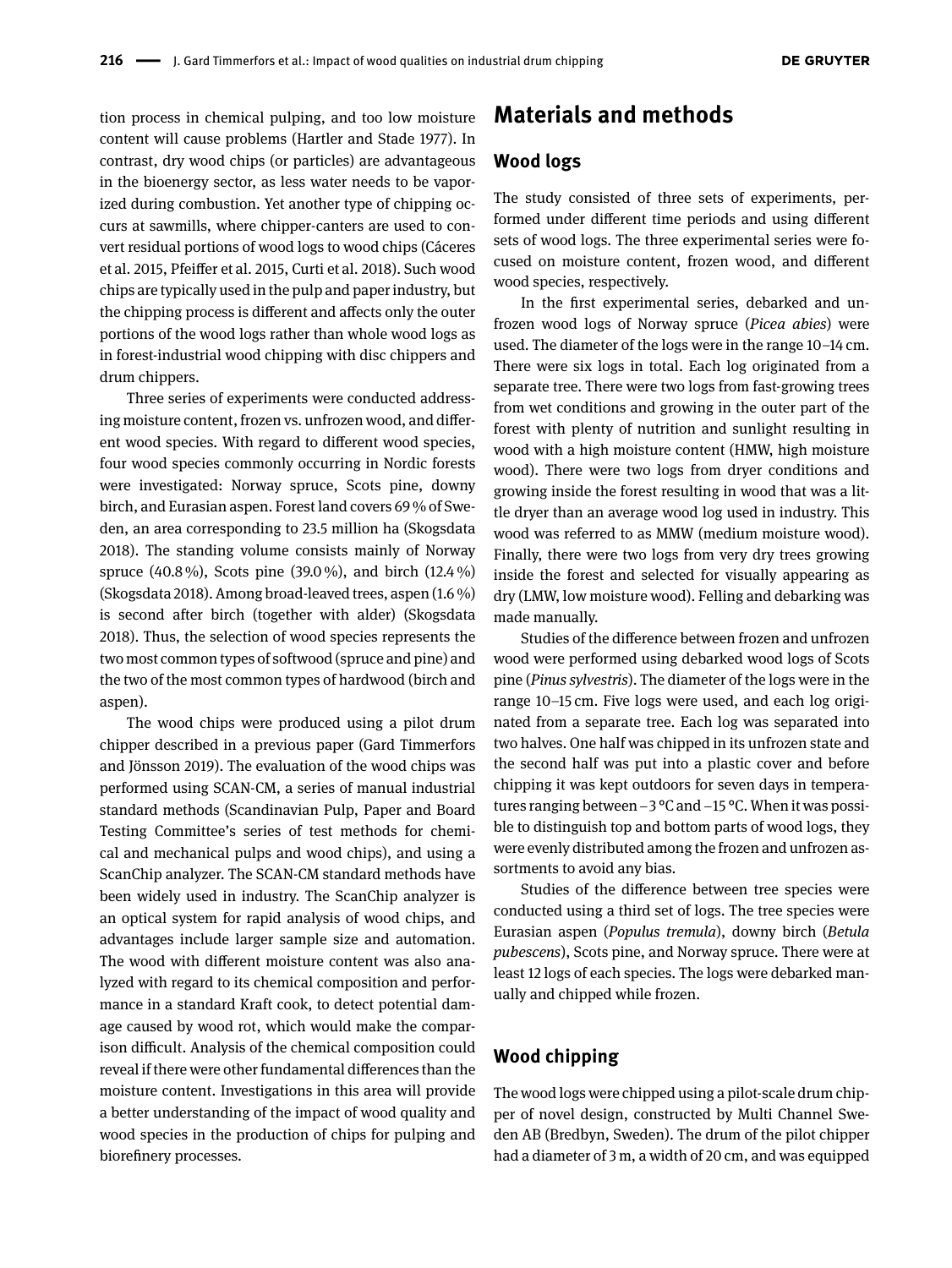with 16 knives. For all three sets of experiments, the knife angles ( $α = 2.2°$ ,  $ε' = 30°$ ) were adjusted to be suitable for production of wood chips of an average thickness of around 4 mm. Defnitions of knife angles and T dimension of the chipping process, and studies of the relationship between chip size and knife angles have been previously reported (Gard Timmerfors and Jönsson [2019,](#page-11-4) Gard Timmerfors et al. [2020\)](#page-11-3) and the feeding system has been described (Gard Timmerfors and Jönsson [2019\)](#page-11-4). The logs are placed manually on the in-feed system and are fed into the chipper at approx.  $0.9 \text{ m/s}$  (400–450 rpm). The system is designed so that the velocity is a little lower than the velocity of the wood logs pulled in by the chipper, as the feeding system should not pull or push the wood log.

For the frst and the second series of experiments, the logs where chipped separately and all wood chips were collected. For all three series, the fractions were mixed and downsized according to SCAN-CM 41:94 (sampling) method prior to conducting tests that required a small sample size (bulk density, thickness distribution, size distribution, and moisture content).

In the frst series of experiments, the drum velocity was 30 m s<sup>-1</sup>. The T dimension was adjusted for a setting length of 23 mm (SL23) (T =  $12$  mm).

In the second series of experiments, half wood logs were chipped at diferent velocities. For each velocity, one half of each log was chipped in frozen state and the other half in unfrozen state. The velocities were  $27 \text{ m s}^{-1}$ , 30  $\mathrm{m\,s}^{-1}$ , and 33  $\mathrm{m\,s}^{-1}$ . The T dimension was adjusted for a setting length of 26 mm (SL26) (T =  $14$  mm).

In the third series of experiments, wood logs of each tree species were chipped under winter conditions and using two diferent setting lengths. The drum velocity was  $30 \text{ m s}^{-1}$  and the T dimension was adjusted for setting lengths of 23 mm (SL23)  $(T = 12 \text{ mm})$  and 19 mm (SL19)  $(T = 10 \text{ mm})$ . During chipping, a sample amounting to 40– 80 L was collected for characterization (wood chip dimensions, bulk density, and moisture content). The wood chips were collected by holding a 125 L polyethene bag after the 5 m long scraper conveyor of the pilot chipper, in a similar manner as described in the SCAN-CM 41:94 method in which a bucket is used for the collection procedure. The sample was taken when the third wood log reached the chipper to get a mixture of wood chips from the second and the third, and sometimes the fourth wood log.

#### **Characterization of wood chips**

Manual analyses of wood chips were performed using the standard methods SCAN-CM 39:94 (dry-matter content),

SCAN-CM 46:92 (bulk density), SCAN-CM 47:92 (thickness and thickness distribution), and SCAN-CM 40:01 (size distribution). For each assortment, the analyses were repeated 3–4 times. In addition, some of the samples were analyzed using a ScanChip image analysis system (Pulp-Eye, Örnsköldsvik, Sweden, and Iggesund Tools, Iggesund, now ANDRITZ) located in the Metsä Board Husum mill (Husum, Sweden). The ScanChip analyzer provides average values and distribution of length, thickness, and width (Figure [1\)](#page-1-0), for 30–50 % of the wood fragments (wood chips and particles) in a sample. The samples were inserted manually into the ScanChip analyzer. The ScanChip analyzer automatically measures the dimensions of wood chips and particles, and calculates the mass fractions according to the SCAN standard system (oversized, overthick, large accept, small accept, pin chips, and fnes as defned in Table [1\)](#page-4-0).

#### **Carbohydrate analysis**

Accept chips (large and small accept, as defned in Table [1\)](#page-4-0) sorted out using the SCAN-CM 40:01 (size distribution) method from the three wood chip fractions HMW, MMW, and LMW were dried in a ventilated oven for at least 24 h at around 40 °C. The drying continued until the mass was constant to assure that the chips were completely dry. The chips were then milled using a Wiley mill. The carbohydrate content of the powdered wood samples was determined by MoRe Research (Örnsköldsvik, Sweden) using the SCAN-CM 71:09 procedure.

#### **Kraft cooking and pulp analysis**

Standard Kraft cooking of the three wood chip assortments with diferent moisture contents was made in the pilot digester facility of MoRe Research. Each assortment was treated and analyzed according to a standard Kraft batch cooking procedure developed by MoRe Research using the following procedure: A sample of 2 kg (dry weight) of wood chips was divided into two 1 kg (dry weight) fractions. Each fraction was inserted into a basket, and put into a pilot reactor together with cooking liquid. The liquid-to-wood ratio was 3.8 L cooking liquor per kg dry weight wood chips. The effective alkali charge was 22%. The pilot digester was heated, and then the following temperature profle was used: 40 min heating 122–132 °C, 5 min heating 132–156 °C, 70 min 156–158 °C, and 125 min 158–160 °C. The reactor was cooled down and the pulp was washed using deionized water. For calculation of the pulp yield by weighing, one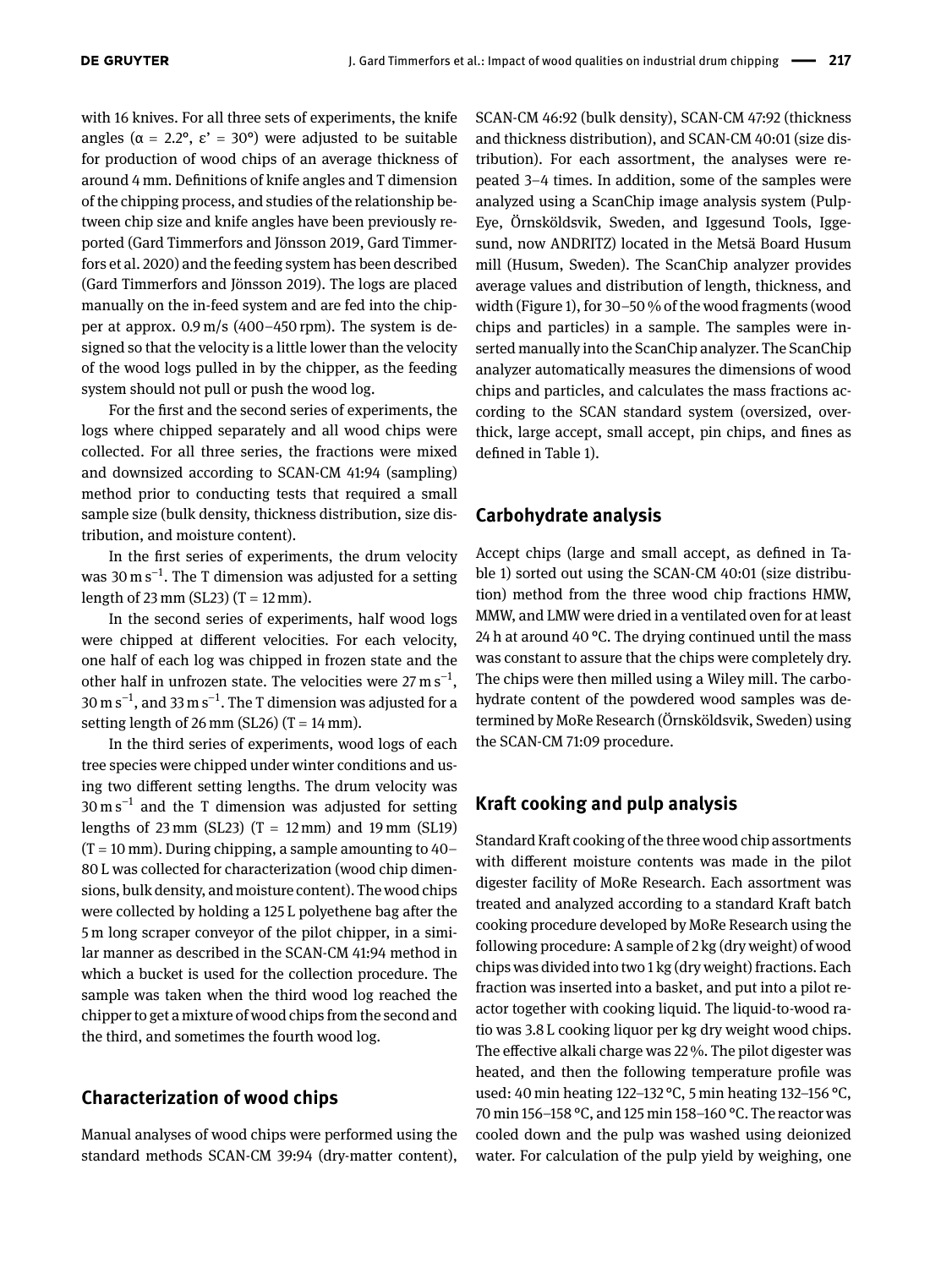<span id="page-4-0"></span>**Table 1:** Data for Norway spruce wood chips produced using unfrozen wood logs with different moisture content (SL23, velocity 30 m s<sup>−1</sup>).<sup>a</sup>

| Parameter/fraction                    | Def. <sup>b</sup> | <b>LMW</b>                   | <b>MMW</b>     | <b>HMW</b>                                    |
|---------------------------------------|-------------------|------------------------------|----------------|-----------------------------------------------|
| SCAN standard <sup>c</sup>            |                   |                              |                |                                               |
| Dry matter (%)                        |                   | $78.7 \pm 0.9$ <sup>**</sup> | $61.3 \pm 3.3$ | $41.9 \pm 3.5$ **                             |
| Bulk density ( $\text{kg m}^{-3}$ )   |                   | $111 \pm 7$ ***              | $128 \pm 6$    | $128 \pm 19$                                  |
| Thickness (mm)                        |                   | $5.4 \pm 0.4$ **             | $4.9 \pm 0.2$  | $5.7\pm0.1$ $\hspace{-0.08em}^{\ast\ast\ast}$ |
| Oversized (%)                         | $>$ Ø45           | $0.3\pm0.5$                  | $0.8\pm0.6$    | $2.7 \pm 0.4$ ***                             |
| Overthick (%)                         | $>$ //8           | $10.7 \pm 2.3$               | $9.0 \pm 1.6$  | $13.7 \pm 1.1$ ***                            |
| Large accept (%)                      | $>$ Ø13           | $60.5 \pm 8.3$               | $59.9 \pm 3.5$ | $65.1 \pm 2.0$ ***                            |
| Small accept (%)                      | $>$ Ø7            | $19.8 \pm 4.6$               | $17.0 \pm 2.9$ | $14.3 \pm 0.6$ <sup>**</sup>                  |
| Pin chips (%)                         | $>$ Ø3            | $7.5 \pm 3.7$                | $10.5 \pm 1.3$ | $3.5\pm0.5$ $\!\!^{\star\star\star}$          |
| Fines (%)                             | $<$ Ø3            | $1.1 \pm 0.9$ <sup>**</sup>  | $2.8 \pm 0.9$  | $0.7 \pm 0.2$ <sup>**</sup>                   |
| Total accept <sup>d</sup> (%)         |                   | $80.4 \pm 3.9$               | $76.9 \pm 1.4$ | $79.4 \pm 1.6$                                |
| ScanChip analyzer <sup>e</sup>        |                   |                              |                |                                               |
| Length (mm)                           |                   | 21.1                         | 21.1           | 20.6                                          |
| Width (mm)                            |                   | 19.9                         | 20.3           | 20.0                                          |
| Thickness (mm)                        |                   | 4.4                          | 4.0            | 4.2                                           |
| Oversized (%)                         | $>$ Ø45           | < 0.1                        | 0.2            | 0.4                                           |
| Overthick (%)                         | $>$ //8           | 10.4                         | 7.9            | 10.4                                          |
| Large accept (%)                      | $>$ Ø13           | 60.3                         | 61.8           | 61.8                                          |
| Small accept (%)                      | $>$ Ø7            | 21.9                         | 22.9           | 20.9                                          |
| Pin chips (%)                         | $>$ Ø3            | 9.1                          | 6.7            | 5.7                                           |
| Fines (%)                             | $<$ Ø3            | 1.2                          | 0.6            | 0.8                                           |
| Total accept <sup>d</sup> (%)         |                   | 82.2                         | 84.7           | 82.7                                          |
| Carbohydrate composition <sup>†</sup> |                   |                              |                |                                               |
| Arabinan (mg $g^{-1}$ )               |                   | 11                           | 11             | 12                                            |
| Galactan (mg $g^{-1}$ )               |                   | 11                           | 16             | 20                                            |
| Glucan (mg $g^{-1}$ )                 |                   | 412                          | 442            | 423                                           |
| Xylan $(mg g^{-1})$                   |                   | 51                           | 53             | 54                                            |
| Mannan (mg $g^{-1}$ )                 |                   | 111                          | 100            | 108                                           |
| Kraft cooking results <sup>g</sup>    |                   |                              |                |                                               |
| Yield $(g g^{-1})$                    |                   | 46.3                         | 47.8           | 47.3                                          |
| Reject (%)                            |                   | 0.31                         | 0.45           | 0.47                                          |
| Viscosity (ml $g^{-1}$ )              |                   | 1060                         | 1110           | 1090                                          |
| Kappa number                          |                   | 24.1                         | 24.2           | 24.7                                          |
| ISO brightness (%)                    |                   | 36.3                         | 34.3           | 36.4                                          |
| Fibre length (mm)                     |                   | 2.02                         | 2.23           | 1.83                                          |

a LMW, low moisture wood; MMW, medium moisture wood; HMW, high moisture wood. Average values and standard deviations for size fraction distribution calculated using SCAN-CM 40:01 or using automated chip analyzer.

 $<sup>b</sup>$  Definition: Ø, screen hole diameter in mm; //, screen slot distance in mm.</sup>

c Signifcant diferences (*t*-test) compared to MMW wood chips are indicated: \*\*\**p* ≤ 0.01; \*\*0.01 < *p* ≤ 0.05; \* 0.05 < *p* ≤ 0.1. Calculation of average values and standard deviations: dryness, SCAN 39:94; bulk density, SCAN-CM 46:92; thickness distribution, SCAN-CM 47:92.

d Sum of large and small accept chips.

 $\text{e}_{\text{Average}}$  values for length, thickness, and width calculated using automated chip analyzer.

<sup>f</sup>Values for carbohydrate composition according to SCAN-CM 71:09 (equivalent to anhydrous sugar).

g Values for pulp quality using ISO 302:2004, ISO 5351:2010, ISO 2470-1:2016, ISO 16065-2:2007.

of the fractions was dried in an oven at 105 °C for at least 16 h or until the mass was constant. The other fraction was added to 60 L of water in a tank equipped with a stirrer, and the material was defbrated by mixing for 3 min at a speed of 1440 turns  $\text{min}^{-1}.$  The material was passed through a laboratory screener with 0.15 mm screen slots (Lorentzen & Wettre, Stockholm, Sweden). The reject fraction was determined by weighing the dried residue from the screener and dividing this amount with the calculated dry-weight of the wood chips used for the analysis. The rest of the material, the pulp, was centrifuged to a dry content of 25 %, disintegrated with a mechanical homogenizer, and sampled. The sample was dried in an oven at 40 °C for 18–24 h and analyzed according to ISO 5251 (vis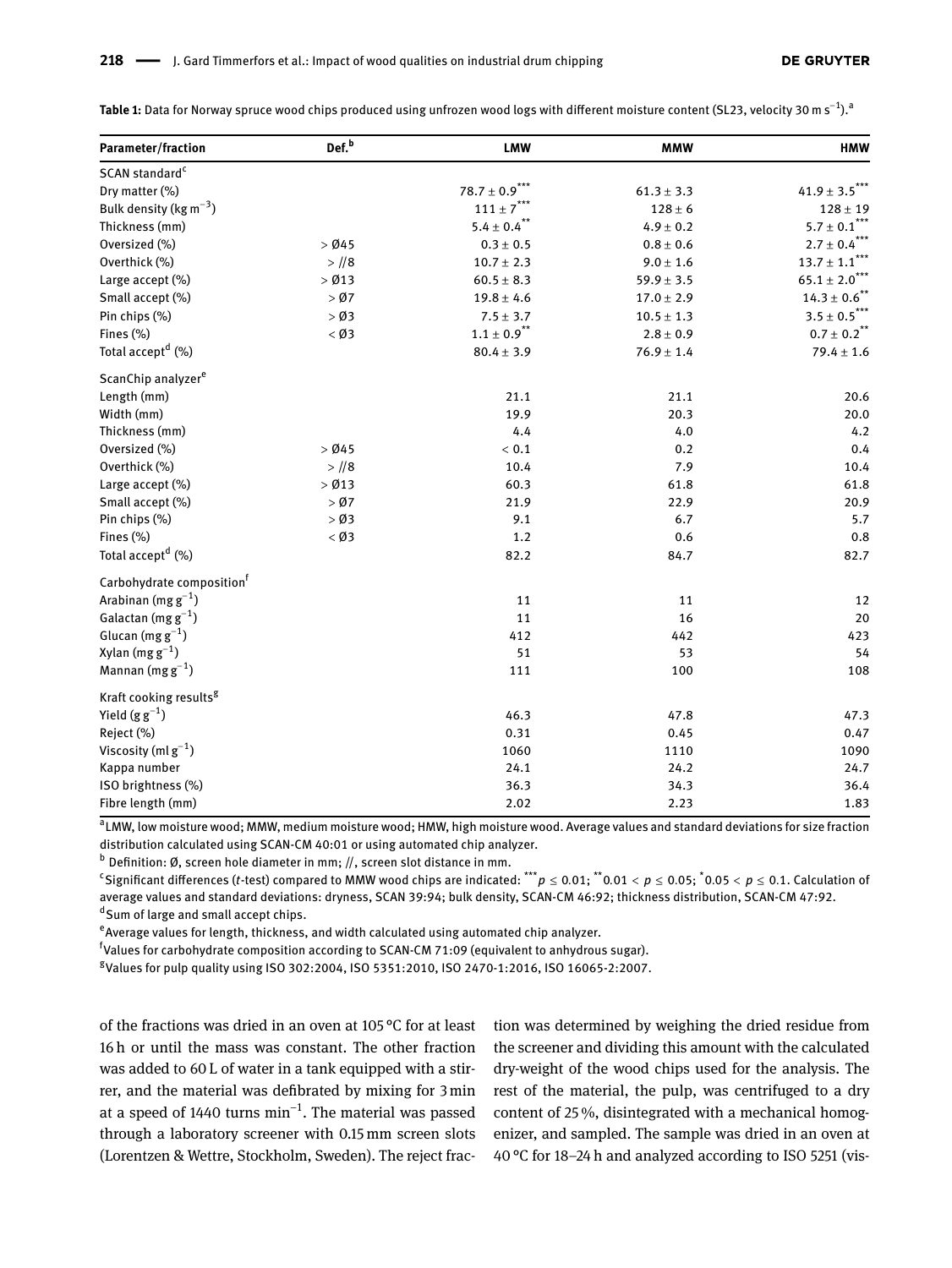cosity), ISO 302 (Kappa number), ISO 2470 (brightness), and ISO 16065-2 (fber length).

## **Results and discussion**

Industrial wood chipping typically imply the handling of wood logs with diferent moisture content under diferent temperatures, and often involves a mixture of wood species. Earlier studies of the efects of temperature and wood species on wood chip quality have been made using traditional disc chippers or specially designed laboratory set-ups (Hernández et al. [2014,](#page-11-7) Twaddle [1997\)](#page-12-3). In this study, we evaluated the effects of basic feedstock variations on wood chip quality when using a newly developed drum-chipping technology.

#### **Efects of growth conditions and moisture content**

In the frst series of experiments, chipping behavior for trees grown under diferent conditions – resulting in wood with diferent moisture content, was evaluated for the settings SL25 and drum velocity 30 m s−<sup>1</sup> . The wood logs could be divided into three categories depending on the moisture content (Table [1\)](#page-4-0). The dry-matter contents of the wood chips were, approximately, 80 % for LMW, 60 % for MMW, and 40 % for HMW. The diferences were statistically significant ( $p \leq 0.01$ ).

Moisture content was expected to affect the bulk density. The bulk density of LMW wood chips was around 110 kg m<sup>-3</sup>, which was significantly ( $p \le 0.01$ ) lower than the value for MMW (Table [1\)](#page-4-0). The average wood chip thickness, as determined by using the SCAN method, varied between 4.85 and 5.70 mm, but the diferences did not follow any particular trend with regard to dry-matter content (Table [1\)](#page-4-0).

The fraction of oversized wood chips increased with increasing moisture content, and the value for HMW, 2.7%, was significantly ( $p \le 0.01$ ) higher than the values for LMW and MMW (Table [1\)](#page-4-0). The overthick fraction was in the range  $9-14\%$ , with HMW exhibiting a significantly higher value. This agrees with the values for average thickness, where HMW also exhibited the highest value and MMW the lowest. HMW showed a significantly ( $p \leq$ 0.01) higher value for large accept, ∼65 %, whereas LMW and MMW both had values around 60 %. Conversely, the fraction of small accept increased with decreasing moisture content (Table [1\)](#page-4-0). The combined efect of this was that there was no signifcant diference between the assortments with regard to total accept, which was in the range 77–80 % (Table [1\)](#page-4-0).

With regard to the small-sized fractions, pin chips and fnes, HMW consistently showed the lowest values (Table [1\)](#page-4-0). For fnes, the value for LMW was signifcantly lower  $(p \le 0.05)$  than that for MMW. The combined fraction of pin chips and fnes was 8.6 % for LMW, 13.3 % for MMW, and 4.2 % for HMW. These values can be compared with the estimated acceptable range for pin chips and fnes in digesters after screening, which is 8–11 % (Hartler [1996\)](#page-11-1). The relatively high fraction of pin chips and fnes observed for LMW agrees with the observation that wood with a drymatter content over 70 % gives increased fraction of pin chips and fnes (Brännvall [2009\)](#page-11-2).

In summary, the SCAN size-fraction analysis showed that for large-sized fractions, such as oversized, overthick, and large accept, HMW always exhibited the highest values. In agreement with this, HMW always exhibited lower values than the others for small-sized fractions, such as small accept, pin chips, and fnes. In all but two cases, differences between LMW and MMW were not statistically significant even at  $p \le 0.1$  (Table [1\)](#page-4-0).

The average values for length, width, and thickness, as determined using the ScanChip analyzer, are shown in Table [1,](#page-4-0) whereas the size distribution behind the average values is shown in Figure [2.](#page-6-0) Although the average length was similar (Table [1\)](#page-4-0) and most of the wood chips had a length in the range 17–25 mm (Figure [2A](#page-6-0)), the distribution curves indicated diferences as the peaks were not superimposed (Figure [2A](#page-6-0)). With decreasing chip moisture content, the peak of the distribution curve shifted slightly towards greater length (Figure [2A](#page-6-0)). The average width and distribution curves for width were similar for all assortments (Table [1,](#page-4-0) Figure [2A](#page-6-0)), although the peak for LMW shifted somewhat towards greater width (23– 24 mm). The range of the average thickness determined using the ScanChip analyzer, 4.0–4.4 mm, was somewhat lower than the range determined using the SCAN method (Table [1\)](#page-4-0). Similar results have been obtained in previous studies in which both the SCAN method and ScanChip analyzer have been used (Gard Timmerfors and Jönsson [2019,](#page-11-4) Gard Timmerfors et al. [2020\)](#page-11-3). The reason for that is that in the SCAN method the thickest part of the chips determines how the chip is sorted, whereas the ScanChip analyzer determines the average thickness and disregards chips with too big variation. For both methods, the average thickness was smallest for MMW. These chips had smaller average thickness, larger fractions in the range 1–3.5 mm, and smaller fractions that were thicker than 4 mm (Figure [2B](#page-6-0)).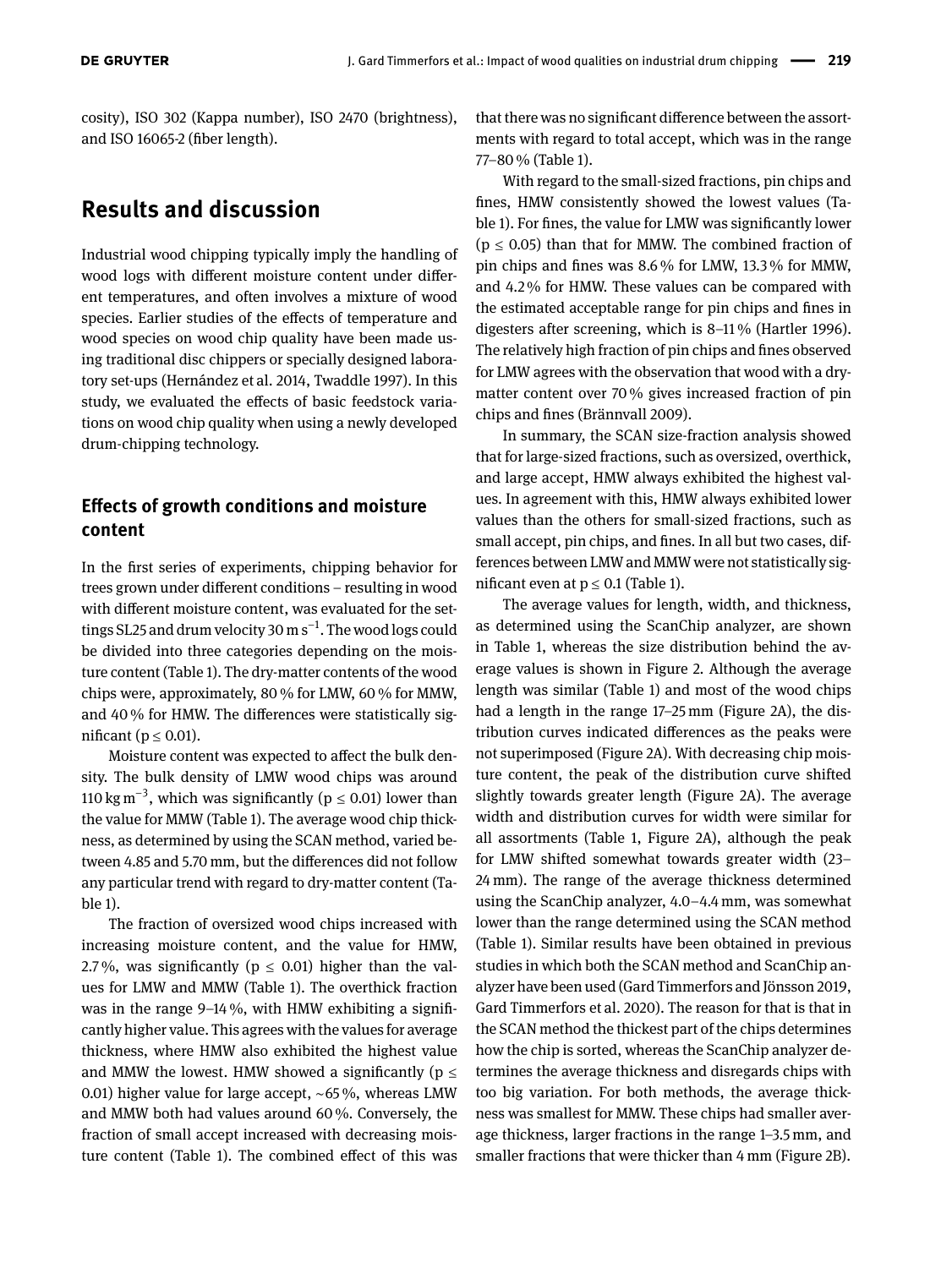<span id="page-6-0"></span>

**Figure 2:** Analysis of size distribution of wood chips with diferent moisture content using the ScanChip analyzer. The fgure shows the fractions of wood chips as a function of (A) length, (B) width, and (C) thickness: LMW, solid pink line, filled star  $(\star)$ ; MMW, length and thickness, solid blue line, filled circles  $($  ); HMW, length and thickness, solid green line, filled squares  $\Box$ ).

Compared to the SCAN method, size-fraction determination using the ScanChip method typically gave more similar values. A reason for that could be that the ScanChip analysis covered the whole sample, whereas the SCAN method was restricted to a 10-L sample size even if it was repeated four times for each assortment. Nevertheless, the ScanChip analyzer indicated a trend for the combined fraction of pin chips and fnes, which was 10.3 % for LMW, 7.3 % for MMW, and 6.5 % for HMW. Thus, both the SCAN method and the ScanChip analyzer indicate that chipping of high moisture content assortments produces less smallsized material.

The carbohydrate composition was analyzed to check for potential diferences caused by diferent growth conditions, diferent genetic background, and attacks by wooddegrading fungi, as diferences in the contents of major constituents, such as carbohydrate and lignin, could potentially afect chipping and cooking results. The fractions of some hemicellulosic constituents, viz. galactan and xylan, were higher in wood with higher moisture content (Table [1\)](#page-4-0). The glucan content, which probably refects the cellulose content, was highest for MMW, followed by HMW, and LMW. The combined fraction of carbohydrate was slightly larger for MMW, which contained 62.2 % carbohydrate compared to 59.6 % for LMW and 61.6 % for HMW. MMW also had a slightly higher fraction of glucan than LMW and HMW. This could possibly indicate that MMW had slightly higher levels of cellulose, something that potentially could afect yield and viscosity during Kraft pulping.

The pulp yield varied slightly between 46.3–47.8 % (Table [1\)](#page-4-0). The viscosity and the kappa number were similar. For MMW, the ISO brightness was slightly lower than for LMW and HMW, whereas the fiber length was longer.

It remains a possibility that other diferences than the moisture content afect the results of the study presented in Table [1](#page-4-0) and Figure [2.](#page-6-0) For example, wood from trees with a higher age might be associated with longer fber length, lower brightness, and higher pulp yields. Future studies are needed to resolve how diferences in age afect wood chip quality and subsequent Kraft pulping when using the new drum- chipping technology.

#### **Efects of chipping frozen wood at sub-zero temperatures**

In the second series of experiments, the settings SL26 and the drum velocities 27, 30, and 33 m s<sup>-1</sup> were used to investigate the efect of wood being frozen or unfrozen when chipping. Between these assortments, there were only small diferences in dry-matter content (46–56 %) and average thickness (5.1–5.5 mm), as determined using SCAN standard methods (Table [2\)](#page-7-0).

According to the SCAN standard method, the fractions of oversized wood chips were  $\leq 1.3\%$ . There were no signifcant diferences between fractions of oversized wood chips from frozen and unfrozen logs when chipped at the same velocity (Table [2\)](#page-7-0). The fractions of overthick chips were in the range 6.9–11.2 %. In most cases, there were no signifcant diferences between unfrozen and frozen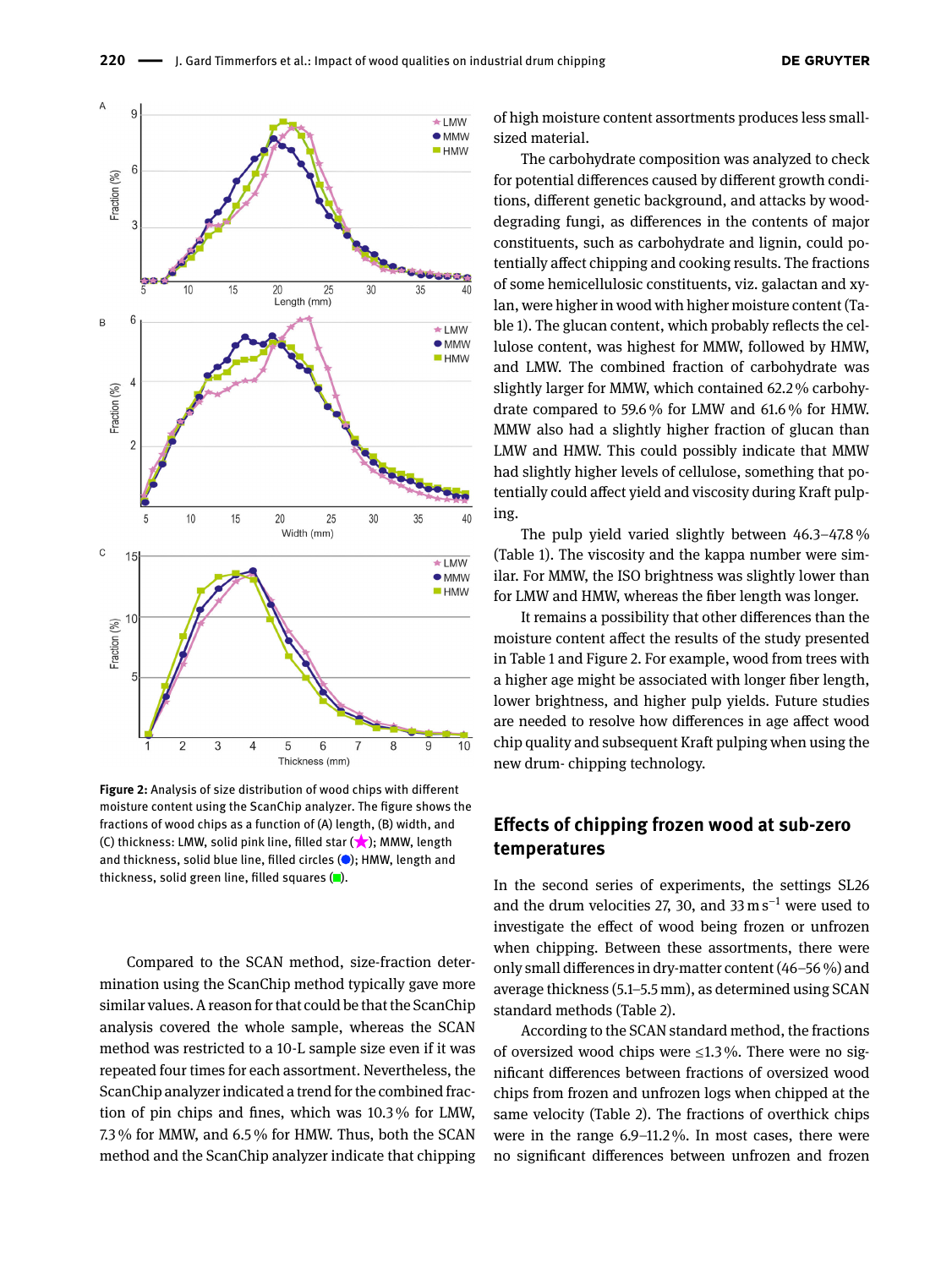| <b>Parameter/fraction</b>      | Def. <sup>b</sup> | $27 \,\mathrm{m\,s}^{-1}$ |                | $30 \text{ m s}^{-1}$ |                                                     | $33 \text{ m s}^{-1}$ |                    |
|--------------------------------|-------------------|---------------------------|----------------|-----------------------|-----------------------------------------------------|-----------------------|--------------------|
|                                |                   | <b>Unfrozen</b>           | Frozen         | <b>Unfrozen</b>       | Frozen                                              | <b>Unfrozen</b>       | Frozen             |
| SCAN standard <sup>c</sup>     |                   |                           |                |                       |                                                     |                       |                    |
| Dry matter <sup>d</sup> (%)    |                   | $46 \pm 1$                |                | $56 \pm 3$            |                                                     | $52 \pm 1$            |                    |
| Thickness <sup>d</sup> (mm)    |                   | $5.2 \pm 0.1$             | $5.1 \pm 0.1$  | $5.1 \pm 0.1$         | $5.5 \pm 0.1$                                       | $5.2 \pm 0.3$         | $5.2 \pm 0.3$      |
| Oversized (%)                  | $>$ Ø45           | $0.4 \pm 0.1$             | $0.9 \pm 1.2$  | $1.3 \pm 1.3$         | ND <sup>T</sup>                                     | $0.5 \pm 0.3$         | $0.5 \pm 0.7$      |
| Overthick (%)                  | $>$ //8           | $8.6 \pm 1.8$             | $9.2 \pm 1.4$  | $11.2 \pm 0.8$        | $10.5 \pm 1.3$                                      | $6.9 \pm 1.8$         | $10.0 \pm 1.5^{*}$ |
| Large accept (%)               | $>$ Ø13           | $71.2 \pm 3.4$            | $72.4 \pm 0.5$ | $60.5 \pm 3.0$        | $72.9\pm1.3^{\ast\ast\ast}$                         | $63.7 \pm 7.8$        | $64.5 \pm 0.8$     |
| Small accept (%)               | $>$ Ø7            | $14.3 \pm 2.0$            | $12.0 \pm 0.3$ | $16.0 \pm 1.0$        | $11.4 \pm 0.2$ <sup>***</sup>                       | $17.6 \pm 2.6$        | $15.8 \pm 0.5$     |
| Pin chips (%)                  | $>$ Ø3            | $4.5 \pm 1.2$             | $4.5 \pm 0.4$  | $8.0 \pm 1.5$         | $4.1\pm0.2$ $\!\!^{\star\star\star}$                | $8.7 \pm 2.7$         | $7.4 \pm 0.5$      |
| Fines $(\%)$                   | $<$ Ø3            | $0.9 \pm 0.4$             | $1.0 \pm 0.2$  | $2.9 \pm 0.6$         | $\textbf{1.0} \pm \textbf{0.1}^{\star \star \star}$ | $2.5 \pm 0.9$         | $1.7 \pm 0.2$      |
| Total accept <sup>e</sup> (%)  |                   | $85.5 \pm 4.4$            | $84.4 \pm 0.4$ | $76.6 \pm 2.4$        | $84.3 \pm 1.1^{\star\star\star}$                    | $81.4 \pm 5.3$        | $80.3 \pm 1.3$     |
| ScanChip analyzer <sup>e</sup> |                   |                           |                |                       |                                                     |                       |                    |
| Length (mm)                    |                   | 25.5                      | 24.0           | 25.2                  | 24.1                                                | 24.9                  | 24.6               |
| Width (mm)                     |                   | 22.9                      | 22.3           | 22.1                  | 23.0                                                | 21.5                  | 21.7               |
| Thickness (mm)                 |                   | 4.8                       | 4.3            | 5.0                   | 4.6                                                 | 4.8                   | 4.6                |
| Oversized (%)                  | $>$ Ø45           | 0.3                       | 0.1            | 0.1                   | ND <sup>d</sup>                                     | 0.2                   | 0.2                |
| Overthick (%)                  | $>$ //8           | 10.1                      | 7.2            | 12.1                  | 8.4                                                 | 10.5                  | 9.3                |
| Large accept (%)               | $>$ Ø13           | 69.2                      | 69.7           | 64.9                  | 72.0                                                | 62.4                  | 63.5               |
| Small accept (%)               | > 07              | 15.9                      | 17.2           | 15.2                  | 14.2                                                | 18.2                  | 18.8               |
| Pin chips (%)                  | $>$ Ø3            | 4.1                       | 5.0            | 6.0                   | 4.7                                                 | 6.9                   | 6.9                |
| Fines (%)                      | $<$ Ø3            | 0.6                       | 0.8            | 1.6                   | 0.8                                                 | 1.9                   | 1.2                |
| Total accept <sup>8</sup> (%)  |                   | 85.0                      | 86.9           | 80.1                  | 86.2                                                | 80.5                  | 82.3               |

<span id="page-7-0"></span>Table 2: Data for wood chips produced using frozen and unfrozen wood logs of Scots pine and settings SL26.<sup>a</sup>

<sup>a</sup> Average values and standard deviations for size fraction distribution calculated using SCAN-CM 40:01 or using automated chip analyzer.  $b$ Definition: Ø, screen hole diameter in mm; //, screen slot distance in mm.

c Signifcant diferences (t-test) comparison between frozen and unfrozen pine for each velocity: \*\*\**p* ≤ 0.01; \*\*0.01 < *p* ≤ 0.05; \* 0.05 < *p* ≤ 0.1.

d Average values and standard deviations for dryness (SCAN 39:94) and thickness distribution (SCAN-CM 47:92).

eNot detected.

f Sum of large and small accept chips.

<sup>g</sup> Average values for length, thickness, and width were calculated using automated chip analyzer.

wood. The fraction of large accept chips was always larger for frozen compared to unfrozen wood, when values for the same velocity are compared. At  $30 \text{ m s}^{-1}$ , this difference was significant ( $p \le 0.01$ ). The trend was the opposite for small accept chips; there was always a larger fraction of small accept for the unfrozen wood (Table [2\)](#page-7-0), and at 30 m s<sup>-1</sup> the difference was significant ( $p \le 0.01$ ). With regard to the fraction of total accept, the diferences between large and small accept cancelled each other, and there were no signifcant diferences between frozen and unfrozen wood. The fraction of total accept was in the range 76.6–85.5 %, and the highest values (84.4–85.5 %) were achieved at a velocity of 27 m  $\rm s^{-1}$  (Table [2\)](#page-7-0). Comparing frozen and unfrozen wood, there were no clear trends for the fractions of pin chips  $(4.1-8.7\%)$  and fines  $(0.9-$ 2.9 %). The lowest values for pin chips (4.5 %) and fnes (0.9–1.0 %) were achieved at the velocity  $27 \text{ m s}^{-1}$ , resulting in combined fractions of pin chips and fnes being only 5.4–5.5 %.

The average values for length, width, and thickness, as determined using the ScanChip analyzer are shown in Table [2,](#page-7-0) whereas the size distribution behind the average values is shown in Figure [3.](#page-8-0) The average length was in the range 24.0–25.5 mm, and slightly lower for frozen than for unfrozen wood (Table [2\)](#page-7-0). This slight length difference is also seen in Figure [3A](#page-8-0), which shows that the frozen wood exhibited higher values than unfrozen wood in the range 10–22 mm and lower values in the range 25– 35 mm. The average width was similar (21.5–23.0 mm) and there was no diference between frozen and unfrozen wood (Table [2\)](#page-7-0). The average thickness determined using the ScanChip analyzer (4.3–5.0 mm) was somewhat lower than the corresponding values obtained with the SCAN method (5.1–5.5 mm) (Table [2\)](#page-7-0). The ScanChip data point towards a slightly lower average thickness for frozen wood, which is also supported by thickness distribution data in Figure [3C](#page-8-0) showing larger fractions of wood chips below 4 mm for frozen wood and smaller fractions above 4 mm. This obser-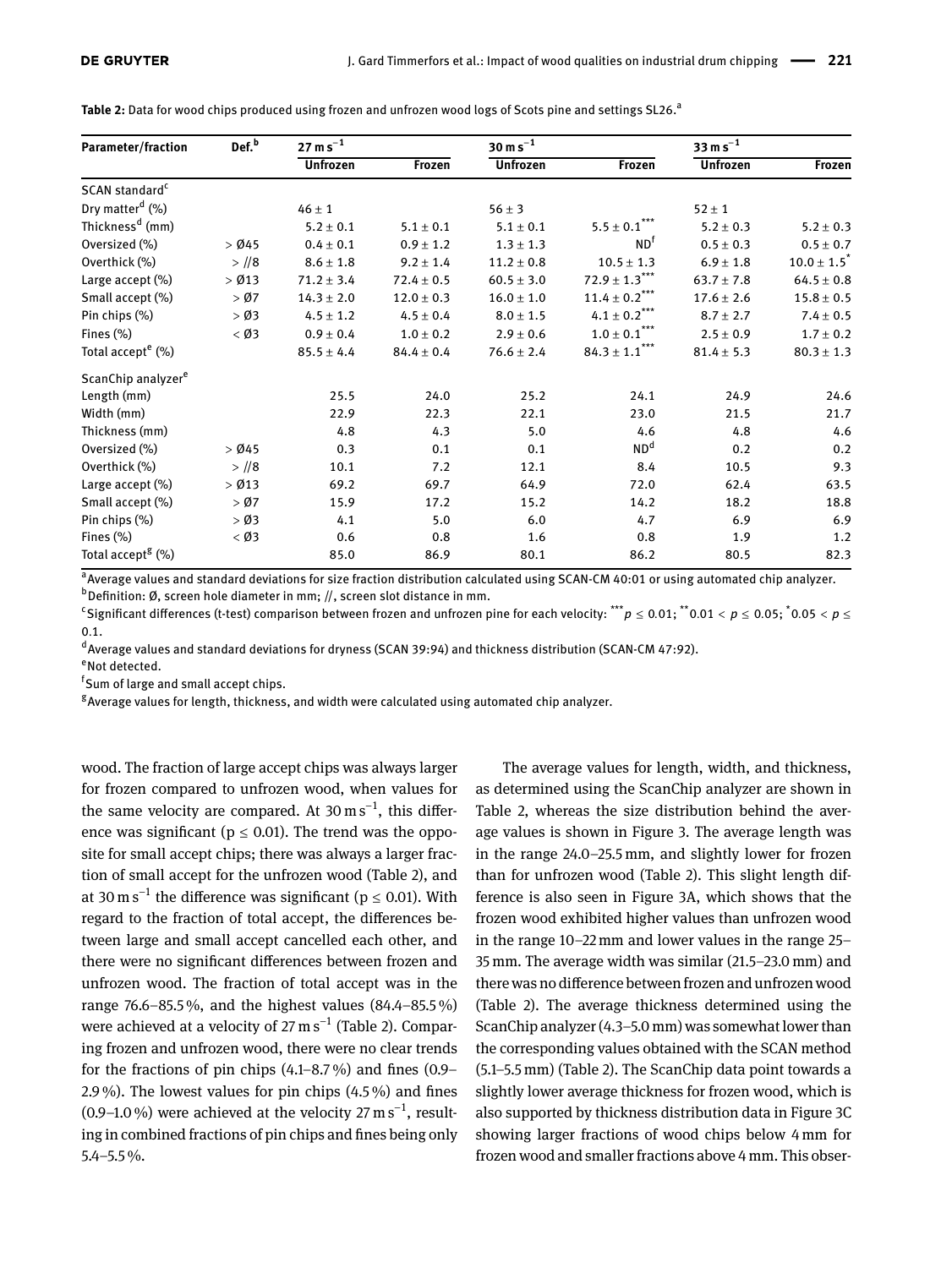<span id="page-8-0"></span>

**Figure 3:** Analysis of size distribution of wood chips with diferent moisture content using the ScanChip analyzer. The fgure shows the fractions of wood chips as a function of (A) length, (B) width, and (C) thickness: 27 m s $^{-1}$ , unfrozen wood logs, solid light orange line, filled star ( $\bigstar$ ); 27 m s $^{-1}$ , frozen wood logs, solid light turquoise line, open star ( $\chi$ ); 30 m s<sup>−1</sup>, unfrozen wood logs, solid orange line, filled circles (●); 30 m s $^{-1}$ , frozen wood logs, solid turquoise line, open circles ( $\odot$ ); 33 m s $^{-1}$ , unfrozen wood logs, solid dark orange line, filled squares (■); 33 m s $^{-1}$  frozen wood logs, solid dark turquoise line, open squares  $(\Box)$ .

vation agrees with ScanChip data showing slightly larger fractions of overthick wood chips for unfrozen logs (Table [2\)](#page-7-0). As for the SCAN method, the ScanChip analyzer did not show any clear diferences between frozen and unfrozen wood for pin chips and fnes.

Hernández et al. [\(2014\)](#page-11-7) reported on changes in the mechanical properties of frozen black spruce, which could affect length and thickness distribution. Hartler [\(1996\)](#page-11-1) observed that the pin chip fractions in industrial wood chip samples were almost twice as high when the temperature was −15 °C compared to +15 °C. There was also a trend for the fractions of fnes, which were higher during cold conditions in February than during warm conditions in May (Hartler [1996\)](#page-11-1). Surprisingly, our data do not show larger fractions of pin chips and fnes for frozen wood compared to the unfrozen. More studies are needed to understand if this is due to the use of diferent wood-chipping technologies in diferent studies or to other factors. An increase of the fractions of pin chips and fnes during winter could possibly be due to more wear on the knives when more sand and small stones get stuck on wood logs because of the frost, as less sharp knives would result in increased fractions of pin chips and fnes. Alternatively, this result could be a consequence of that this study was based on drum-chipping technology rather than disc-chipping technology. Biological variation, such as regarding the occurrence of knots, might also play a role, as has been observed previously in studies based on chipping-canters (Grubii et al. [2019\)](#page-11-13).

#### **Efects of using diferent wood species**

In the third series of experiments, the settings SL25 and SL19 were used with a drum velocity of 30 m  $\rm s^{-1}$  to investigate chipping of trees from four diferent wood species, viz. aspen, birch, pine, and spruce (Table [3\)](#page-9-0). The dry-matter content was in the range 42–53 %. Within the same setting length, the average thickness, as determined by using the SCAN method, was higher for the hardwood species than for the softwood species (Table [3\)](#page-9-0). The average bulk density was in the range 126–149 kg m<sup>−3</sup>. Within the same setting length, birch always exhibited the highest value (Table [3\)](#page-9-0). This can be related to the relatively high basic density of birch wood  $(480–550 \text{ kg m}^{-3})$  compared to many other wood species, such as quaking aspen (350– 400 kg m<sup>−3</sup>), Norway spruce (380–390 kg m<sup>−3</sup>), and Scots pine (390–420 kg m<sup>−3</sup>) (Ek et al. [2009\)](#page-11-14).

Within the same setting length, the fractions of oversized and overthick wood chips were always higher for hardwoods than for softwoods (Table [3\)](#page-9-0). Although this was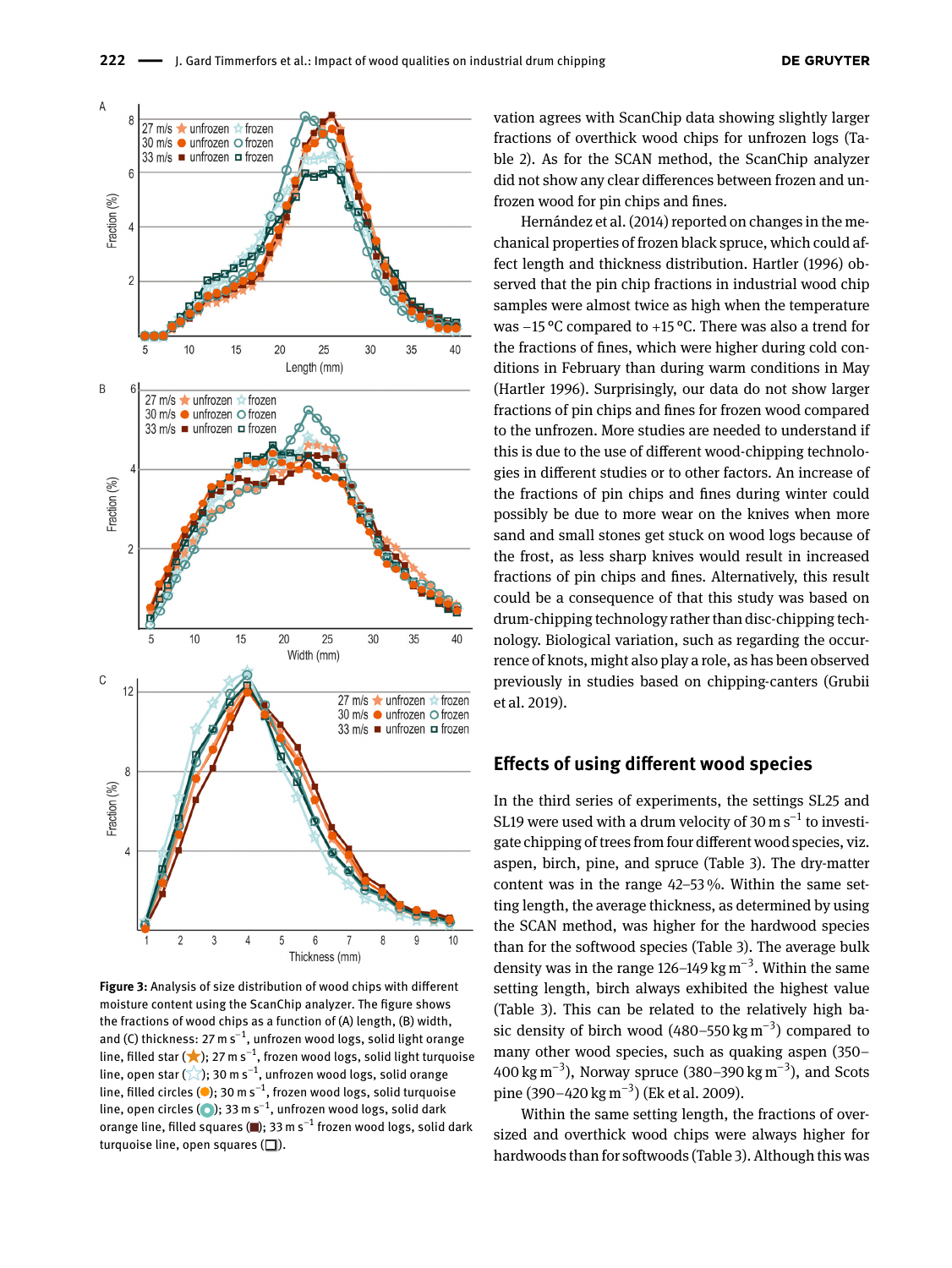<span id="page-9-0"></span>

|  |  | <b>Table 3:</b> Data for wood chips produced using frozen wood logs of different tree species (SL23 or SL19 using velocity 30 m s <sup>–1</sup> ). <sup>a</sup> |  |  |
|--|--|-----------------------------------------------------------------------------------------------------------------------------------------------------------------|--|--|
|--|--|-----------------------------------------------------------------------------------------------------------------------------------------------------------------|--|--|

| <b>Parameter/fraction</b>           | Def. <sup>b</sup> | <b>SL23</b>                  |                                                |                                                          |                 | <b>SL19</b>                    |                             |                    |                |
|-------------------------------------|-------------------|------------------------------|------------------------------------------------|----------------------------------------------------------|-----------------|--------------------------------|-----------------------------|--------------------|----------------|
|                                     |                   | Aspen                        | <b>Birch</b>                                   | Pine                                                     | <b>Spruce</b>   | Aspen                          | <b>Birch</b>                | Pine               | <b>Spruce</b>  |
| SCAN standard <sup>c</sup>          |                   |                              |                                                |                                                          |                 |                                |                             |                    |                |
| Dry matter $(\%)$                   |                   | $49\pm1***$                  | $48 \pm 1$ $\hspace{-1.0cm}^{\star\star\star}$ | $48 \pm 1$ $^{**}$                                       | $42 \pm 1$      | $52 \pm 1$ $\!\!$              | $53\pm2^{***}$              | $44\pm1***$        | $43 \pm 1$     |
| Thickness (mm)                      |                   | $5.0\pm0.5$ $^{**}$          | $4.7 \pm 0.2$ <sup>**</sup>                    | $4.5\pm0.2$ $\raisebox{1ex}{\footnotesize \textbf{***}}$ | $4.1 \pm 0.2$   | $3.9 \pm 0.2$ <sup>**</sup>    | $3.8 \pm 0.2$ <sup>**</sup> | $3.6 \pm 0.2$      | $3.2 \pm 0.5$  |
| Bulk density ( $\text{kg m}^{-3}$ ) |                   | $126\pm2^{***}$              | $138\pm5^{**}$                                 | $131\pm2^{***}$                                          | $135 \pm 2$     | $138 \pm 2^{**}$               | $149 \pm 2$ ***             | $136 \pm 2$        | $137 \pm 2$    |
| Oversized (%)                       | $>$ Ø45           | $1.3 \pm 1.8$                | $1.7 \pm 1.8$                                  | $0.2 \pm 0.4$                                            | $0.3 \pm 0.4$   | $0.7 \pm 0.7^{*}$              | $0.1 \pm 0.2$               | ND <sup>d</sup>    | <b>ND</b>      |
| Overthick (%)                       | $>$ //8           | $12.9 \pm 0.8$ <sup>**</sup> | $8.0 \pm 1.0^{*}$                              | $5.3 \pm 1.3$                                            | $5.2 \pm 1.3$   | $4.0 \pm 0.7$                  | $3.6 \pm 0.8$               | $2.7 \pm 1.2$      | $3.1 \pm 0.9$  |
| Large accept (%)                    | $>$ Ø13           | $68.3 \pm 2.9$               | $54.8 \pm 3.4$                                 | $74.8 \pm 1.9$ <sup>*</sup>                              | $54.8 \pm 15.7$ | $70.1\pm1.2^{\star\star\star}$ | $67.6\pm0.6^{***}$          | $47.6 \pm 5.7$     | $36.2 \pm 6.9$ |
| Small accept (%)                    | > 007             | $11.4 \pm 2.7$ <sup>**</sup> | $23.7 \pm 0.4$                                 | $13.2 \pm 0.8$                                           | $24.2 \pm 8.2$  | $20.3 \pm 0.6$ <sup>***</sup>  | $23.1 \pm 0.3$ ***          | $35.2 \pm 3.5^{*}$ | $39.3 \pm 2.7$ |
| Pin chips (%)                       | $>$ Ø3            | $5.1 \pm 1.8$                | $10.3 \pm 0.6$                                 | $5.4 \pm 0.6$                                            | $13.4 \pm 8.8$  | $4.3 \pm 0.3$ <sup>**</sup>    | $5.0\pm0.2$ **              | $12.9 \pm 2.9$     | $19.0 \pm 4.8$ |
| Fines $(\%)$                        | $<$ Ø3            | $0.8\pm0.1$ ***              | $1.6 \pm 0.6$                                  | $0.8 \pm 0.8$                                            | $2.1 \pm 0.2$   | $0.7 \pm 0.1$                  | $0.6 \pm 0.1$               | $1.5 \pm 0.4$      | $1.5\pm1.4$    |
| Total accept <sup>e</sup> (%)       |                   | $79.8 \pm 0.3$               | $78.5 \pm 3.8$                                 | $88.0 \pm 1.9$ <sup>*</sup>                              | $79.1 \pm 7.8$  | $90.4 \pm 1.3$ <sup>**</sup>   | $90.7\pm0.7$ $^{**}$        | $82.8 \pm 2.2^{*}$ | $75.5 \pm 4.4$ |
| ScanChip analyzer <sup>f</sup>      |                   |                              |                                                |                                                          |                 |                                |                             |                    |                |
| Length (mm)                         |                   | 23.7                         | 21.9                                           | 21.4                                                     | 20.5            | 16.9                           | 16.8                        | 15.6               | 15.9           |
| Width (mm)                          |                   | 24.7                         | 19.8                                           | 20.9                                                     | 17.6            | 19.6                           | 18.6                        | 16.5               | 16.9           |
| Thickness (mm)                      |                   | 4.4                          | 4.0                                            | 3.7                                                      | 3.9             | 3.3                            | 3.0                         | 2.8                | 2.8            |
| Oversized (%)                       | $>$ Ø45           | 0.51                         | 0.3                                            | 0.3                                                      | 0.2             | 0.4                            | 0.1                         | <b>ND</b>          | <b>ND</b>      |
| Overthick (%)                       | $>$ //8           | 11.8                         | 7.0                                            | 4.3                                                      | 4.2             | 2.6                            | 1.8                         | 2.0                | 2.6            |
| Large accept (%)                    | $>$ Ø13           | 67.5                         | 58.2                                           | 66.5                                                     | 43.6            | 57.0                           | 50.8                        | 31.5               | 31.9           |
| Small accept (%)                    | > 007             | 12.5                         | 24.0                                           | 20.9                                                     | 31.2            | 32.1                           | 36.7                        | 42.8               | 40.8           |
| Pin chips (%)                       | $>$ Ø3            | 4.9                          | 9.6                                            | 7.1                                                      | 18.5            | 7.5                            | 9.8                         | 21.9               | 21.5           |
| Fines (%)                           | $<$ Ø3            | 0.9                          | 0.9                                            | 0.9                                                      | 2.3             | 0.5                            | 0.8                         | 1.8                | 3.3            |
| Total accept <sup>e</sup> (%)       |                   | 79.9                         | 82.2                                           | 87.4                                                     | 74.8            | 89.3                           | 87.5                        | 74.3               | 72.7           |

<sup>a</sup> Average values and standard deviations for size fraction distribution calculated using SCAN-CM 40:01 or using automated chip analyzer.  $b$ Definition: Ø, screen hole diameter in mm; // screen slot distance in mm.

c Signifcant diferences (*t*-test) compared to spruce wood chips at the same length setting (SL23 or SL19) are indicated: \*\*\**p* ≤ 0.01; \*\*0.01 < *p* ≤ 0.05; \*0.05 < *p* ≤ 0.1. Average values and standard deviations for dryness (SCAN 39:94), bulk density (SCAN-CM 46:92), and thickness distribution (SCAN-CM 47:92).

dNot detected.

e Sum of large and small accept chips.

 $^{\mathsf{f}}$ Average values for length, thickness, and width calculated using automated chip analyzer.

not always statistically signifcant for the SCAN analysis, the same pattern emerged also for the ScanChip analysis (Table [3\)](#page-9-0). That observation also agreed with the values for average thickness (Table [3\)](#page-9-0), which were higher for hardwood species than for softwood species. The thickness distribution according to the ScanChip analyzer showed that chipping of aspen, in particular, resulted in larger fractions of thicker wood chips than the other species (Figure [4C](#page-10-0)). For all wood species, the setting SL19 showed a more narrow size distribution than SL23 (Figure [4\)](#page-10-0).

For the Kraft pulping industry, the large size accept fraction is particularly important. A decrease of the average length of the wood chips might lead to a smaller fraction of large accept chips, due to an average smaller diagonal. Together with the thickness the diagonal will determine which slots the wood chips will pass defning the diference between large and small accept chips. For softwood species, pine and spruce, the fractions of large accept decreased and the fractions of small accept increased when the setting length was changed from SL23 to SL19 (Table [3\)](#page-9-0). For the hardwood species, aspen and birch, there was no such trend (Table [3\)](#page-9-0). For SL19 and according to the SCAN method, the approx. accept fractions for aspen and birch were: large accept 70 %, small accept 20 %, and total accept 90 %. The ScanChip analyzer showed similar results, although the fractions of large accept were somewhat lower and the fractions of small accept somewhat higher.

Although short average chips length would result in abnormally large fractions of pin chips and fnes, the high standard deviation for spruce and the setting SL23 made the results from the setting SL19 more easily interpreted (Table [3\)](#page-9-0). In summary, the SCAN size-fraction analysis showed that for large-sized fractions, such as oversized and overthick chips, hardwoods exhibited higher values than softwoods. In agreement with this, hardwood ex-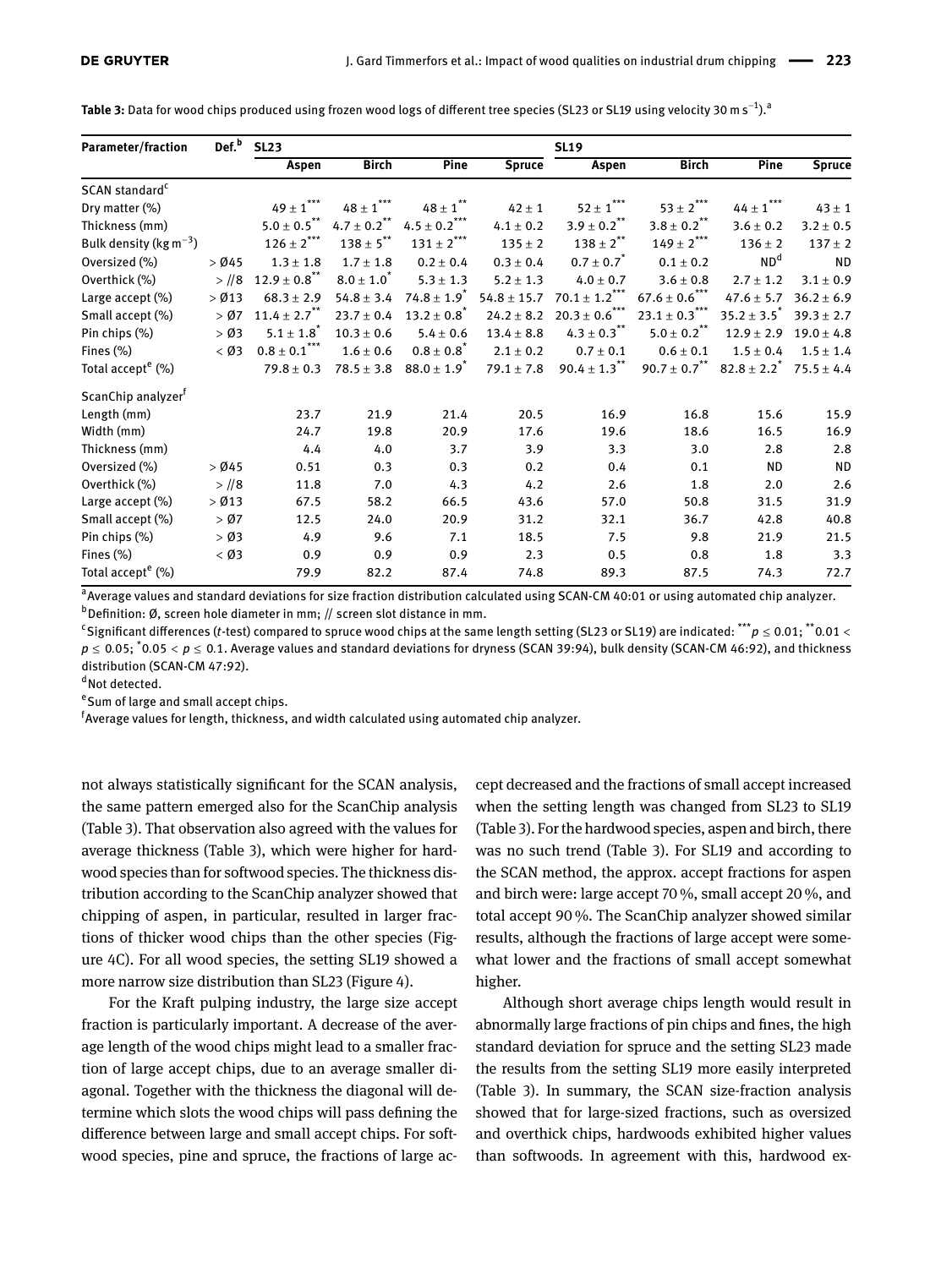<span id="page-10-0"></span>

**Figure 4:** Analysis of size distribution of wood chips from diferent wood species using the ScanChip analyzer. The fgure shows the fractions of wood chips as a function of (A) length, (B) width, and (C) thickness. Aspen, SL19, solid light green line, flled squares ( $\Box$ ); aspen, SL23, dashed light green line, open squares ( $\Box$ ); birch, SL19, solid gray line, filled star ( $\star$ ); birch, SL23, dashed gray line, open star  $(\sqrt[3]{})$ ; pine, SL19 solid brown line, filled circles ( $\bullet$ ); pine, SL23, dashed brown line, open circles  $\left( \bigcirc \right)$ ; spruce, SL23, solid dark green line, filled hexagon ( $\bigcirc$ ); spruce, SL23, dashed dark green line, open hexagon  $(O)$ .

hibited lower values than softwood with respect to pin chips.

The average values for length, width, and thickness, as determined using the ScanChip analyzer, are shown in Table [3,](#page-9-0) whereas the size distribution behind the average values is shown in Figure [4.](#page-10-0) For each setting length, the values for average length were higher for the hardwoods than for the softwoods (Table [3\)](#page-9-0). This is supported by Figure [4A](#page-10-0). The fgure also shows that the softwood species exhibited very similar length distribution whereas the hardwood species difered somewhat, especially for SL23, where the curve for aspen shifted towards longer lengths compared to the curve for birch.

Table [3](#page-9-0) shows that for each setting, aspen wood chips always exhibited the largest average width. The details are shown in Figure [4B](#page-10-0), which reveals that the width distribution was more even for SL19 than for SL23. For SL19, the width distribution of the softwoods were very similar, and distinctly diferent from the hardwoods (Figure [4B](#page-10-0)). As for length distribution of SL23, the curve for aspen shifted towards higher values compared to the curve for birch.

The average thickness determined using the ScanChip analyzer was somewhat lower than for SCAN method. However, the ScanChip values for average thickness agree with the SCAN method data in the sense that for each setting the chips from the hardwood species were thicker than the chips from the softwood species (Table [3\)](#page-9-0). Such diferences between the analysis methods have been noticed previously in this study. The distribution can been seen in Figure [4C](#page-10-0). For SL19 the distribution was similar for the four wood species, although more narrow for the hardwoods. For SL23, birch, pine and spruce show similar distributions, whereas aspen difers somewhat (Figure [4C](#page-10-0)).

A comparison of wood chips using six length settings indicated that the average thickness of southern red oak wood chips was larger than that of loblolly pine wood chips (Twaddle [1997\)](#page-12-3). This would agree with our results in the sense that hardwood gave thicker wood chips than softwood. Pine also exhibited smaller variation in thickness compared to three hardwood species (Twaddle [1997\)](#page-12-3), but no similar trend is visible in our data (Figure [4C](#page-10-0)). As there were no measurements of the actual length of the wood chips or of the average size (Twaddle [1997\)](#page-12-3) and as chipping technology and evaluation methods vary, the data in the two studies are difficult to compare.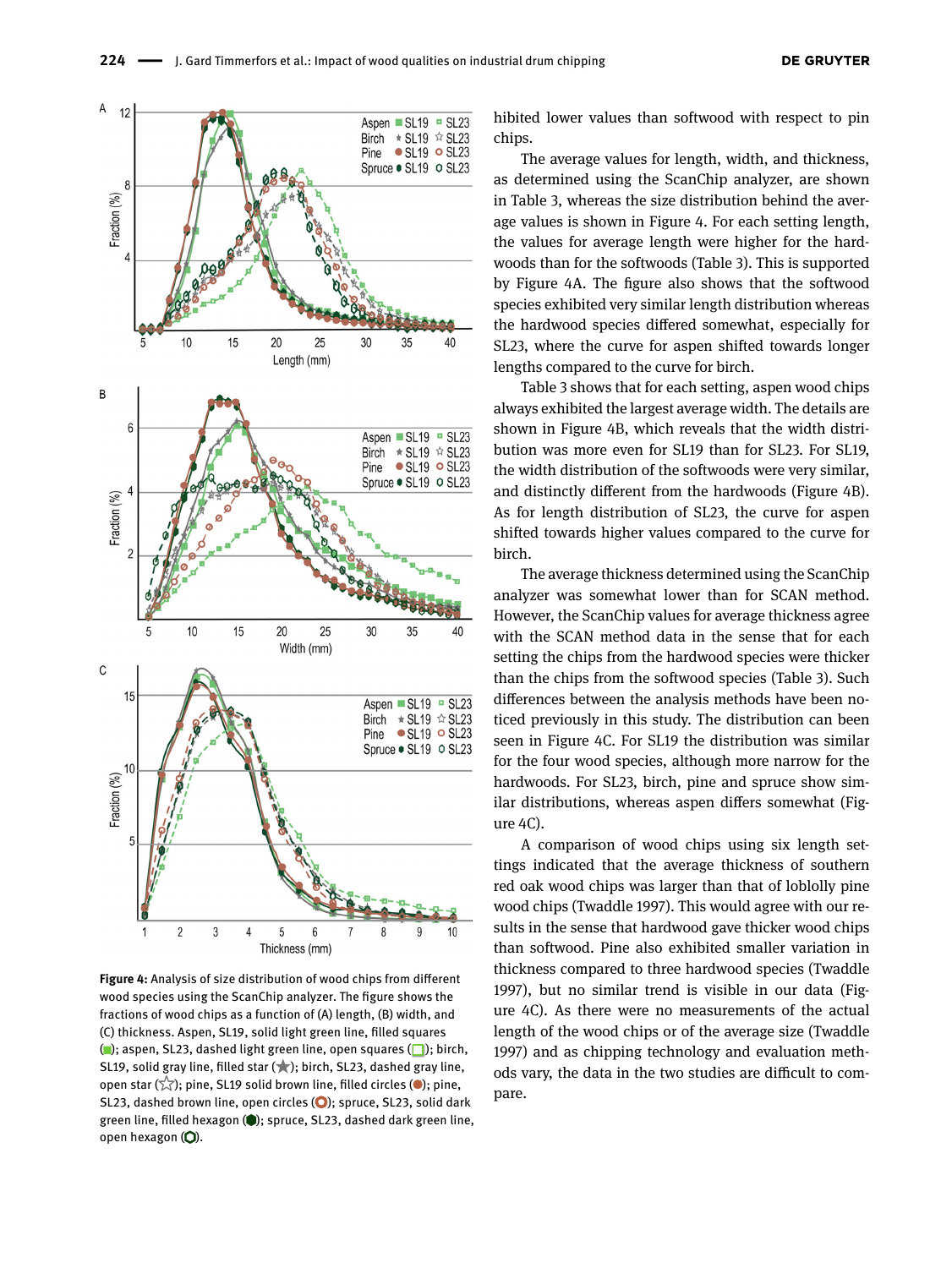# **Conclusions**

The investigation of diferent wood qualities and wood species using the novel type of drum chipper resulted in clear-cut diferences with regard to the moisture content of the wood and with regard to comparison of diferent species of hardwood and softwood, whereas a comparison of frozen and unfrozen softwood resulted only in subtle diferences. When fast-growing moist wood was chipped, the average thickness increased, which was also the case for dry wood logs. When hardwood and softwood were chipped using the same settings, the average thickness of hardwood chips was larger than that of softwood chips. Thus, in order to maintain the same thickness, the knife settings would need to be changed when changing between softwood and hardwood. Utilization of large quantities of dry wood or fast-growing moist wood would also require a change in knife setting in order to maintain the average thickness.

As expected, larger fractions of pin chips and fnes were generated from drier wood qualities. In the comparison of diferent wood species, the fraction of pin chips and fnes was low for hardwood species and particularly for aspen. Further studies will be needed to evaluate the optimal settings for each wood quality and wood species, and to understand if unexpected results, such as the absence of increase in the fractions of pin chips and fnes for frozen wood, can be attributed to the new drum-chipping technology or to other factors. A direct comparison of the results of chipping of diferent segments of the same wood logs using traditional disc-chipping technology and the novel drum-chipping technology would be of interest. Studies of wood with structural diferences, for example with regard to the occurrence of knots, would be of interest for understanding the formation of overthick and oversized wood chips. Future work is also needed to address potential efects of damage caused by rot and insects on wood chip quality, impregnation, and cooking.

**Acknowledgments:** We are grateful to Sten Häggström, Multi Channel Sweden AB, for help with wood chipping and for the supply of wood logs to the comparison of moisture content and frozen wood, and to Gunnar Kalén and Markus Segerström at the BTC of the Swedish University of Agricultural Sciences in Umeå for help with handling of wood logs used in the tree species comparison. We also want to thank Metsä Board Husum for access to their ScanChip system, and to Domsjö Fabriker AB for access to the wood yard.

**Funding:** This research was supported by the Swedish Energy Agency (P40512-1), Bio4Energy [\(https://www.](https://www.bio4energy.se/) [bio4energy.se/\)](https://www.bio4energy.se/), the Kempe Foundations, and the Industrial Doctoral School (IDS) of Umeå University.

**Confict of interest:** The authors declare no conficts of interests.

## **References**

- <span id="page-11-9"></span>Abdallah, R., Auchet, S., Méausoone, P.J. (2011) Experimental study about the efects of disc chipper settings on the distribution of wood chip size. Biomass Bioenergy 35(2):843–852.
- <span id="page-11-2"></span>Brännvall, E. (2009) Wood handling. In: Pulping Chemistry and Technology, Eds. Ek, M., Gellerstedt, G., Henriksson, G., De Gruyter, Berlin. pp. 13–34.
- <span id="page-11-10"></span>Cáceres, C.B., Hernández, R.E., Koubaa, A. (2015) Efects of the cutting pattern and log provenance on size distribution of black spruce chips produced by a chipper-canter. Eur. J. Wood Prod. 73(3):357–368.
- <span id="page-11-12"></span>Curti, R., Marcon, B., Denaud, L., Collet, R. (2018) Efect of grain direction on cutting forces and chip geometry during green beech wood machining. BioResources 13(3):5491–5503.
- <span id="page-11-14"></span>Ek, M., Gellerstadt, G., Henriksson, G. Pulp and Paper Chemistry and Technology. Volume 1 – Wood Chemistry and Wood Biotechnology. De Gruyter, Berlin, 2009. p. 35.
- <span id="page-11-4"></span>Gard Timmerfors, J., Jönsson, L.J. (2019) Evaluation of novel drum chipper technology: Pilot-scale production of short wood chips. Tappi J. 18(10):585–592.
- <span id="page-11-3"></span>Gard Timmerfors, J., Sjölund, T., Jönsson, L.J. (2020) New drum-chipping technology for a more uniform size distribution of wood chips. Holzforschung 74(2):116–122.
- <span id="page-11-13"></span>Grubii, V., Cáceres, C.B., Hernández, R.E., Blais, C. (2019) Efect of chipping edge inclination angle on size distribution of pulp chips produced by a chipper-canter. Wood Fiber Sci. 51(4):402–415.
- <span id="page-11-5"></span>Hart, P.W. (2009) Seasonal variation in wood: Perceived and real impacts on pulp yield. Tappi J. 8(3):4–8.
- <span id="page-11-1"></span>Hartler, N. (1996) Achievements and signifcance of optimal chip quality. Tappi J. 79(2):259–264.
- <span id="page-11-0"></span>Hartler, N., Stade, Y. (1977) Chipper operation for improved chip quality. Sven. Papp.tidn. 80(14):447–453.
- <span id="page-11-8"></span>Hellström, L., Gradin, P., Carlberg, T. (2008) A method for experimental investigation of the wood chipping process. Nord. Pulp Pap. Res. J. 23(3):339–342.
- <span id="page-11-7"></span>Hernández, R., Passarini, L., Koubaa, A. (2014) Efects of temperature and moisture content on selected wood mechanical properties involved in the chipping process. Wood Sci. Technol. 48:1281–1301.
- <span id="page-11-6"></span>Marrs, G. (1989) Measuring chip moisture and its variation. Tappi J. 72(7):45–54.
- <span id="page-11-11"></span>Pfeifer, R., Collet, R., Denaud, L.E., Fromentin, G. (2015) Analysis of chip formation mechanisms and modelling of slabber process. Wood Sci. Technol. 49:41–58.